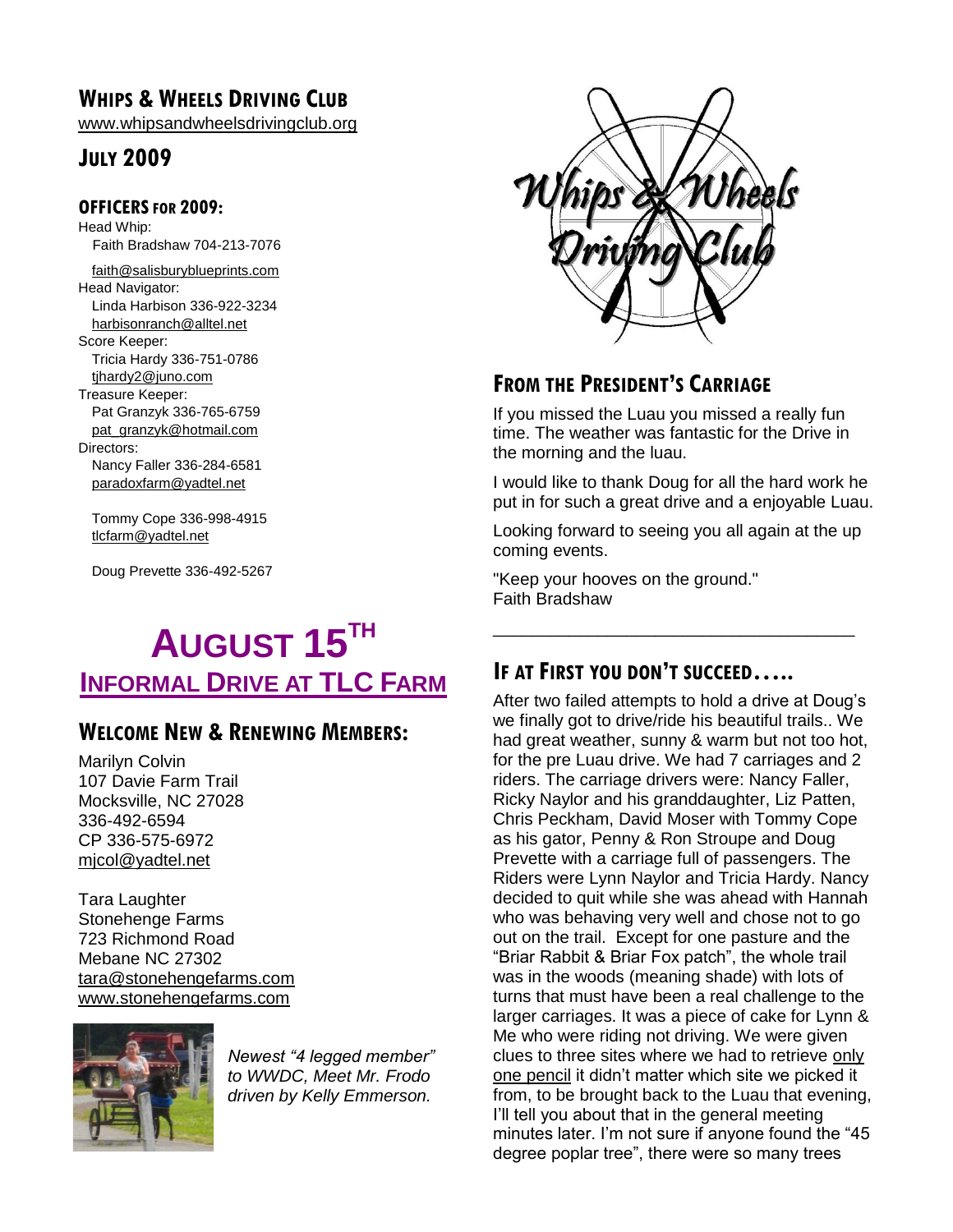#### Whips and Wheels Driving Club **Page 2** and Wheels Driving Club **Page 2**

that looked 45 degrees, but Lynn & I did manage to find the "head stone" with a little help from Ron Stroupe who "owed me" for finding his whip (he didn't even know that he dropped it!) It was a fantastic ride, who knew you could get that much trail in such a limited area! Thank you Doug for allowing us to come drive/ride you did a great job marking the trail and the wait was well worth all the previous cancellations!



#### **3rd Annual Luau & General Meeting:**

#### **July 18, 2009**

As usual our cooks out did themselves, if anyone went home hungry it was their own fault. Recipes will gladly be printed if you send them to me tjhardy2@juno.com. My head count said we had 31 people, but not all signed the attendance sheet.

At 6:00 Faith called our meeting to order. Doug explained what we did that morning for those who missed the drive. Then he explained what the pencils were for; White pencils: Chris Peckham, & Lynn Naylor received envelopes with \$1.00 each in them, Black pencil: Tricia Hardy \$5.00, Yellow Pencil: Tommy Cope \$10.00 and the Blue pencil won Penny Stroupe \$20.00! Thank You Doug!

Pat Granzyk gave a treasurers report, the insurance is paid at a much better price than our old company and we had \$946.78 left. Connie Morris did a fantastic job with the FIRE SALE of our WWDC T-shirts before the meeting and we added 2 new members tonight which will bring the balance up to \$1021.00. We have 4 XLg Tshirts left which we will give away as door prizes at our Poker ride in September. Connie was nominated as our official sales person!

We decided on a stitched logo color scheme for future shirts caps etc. Penny Godbey will work up a price list and color selection for about 4-5

items, say a shirt, long sleeved T-shirt, cap & jacket and we will print it in the newsletter every month so members can order what they like.

Polly Hixson presented our plans for the September 12th poker ride/drive at TTC. We passed around a volunteer sign up sheet and got 20 volunteers already. Anyone else who wants to volunteer is more than welcome. The more help we have the better chance you have of being able to go out on the poker ride too! With at least this many volunteers we will be able to work half a day AND be able to drive too, THANK YOU volunteers! We do need members to bring 1 item each for a door prize to our August event (which will be a drive at Tommy Cope's TLC Farm date Saturday August 15th). I passed around 2 dishes I made for HERO as awards for best & worst hand at HEROS's next poker ride and will do something similar for our club for our Poker Ride. Penny needs for us to check to see what TTC requires from us in terms of insurance at this event since there will be an Open Horse Show & Dressage show going on at the same time. We will be parked away from the riders, but one of the things we are also aiming for at this ride/drive is for riders to be able to mingle with our carriages if they would like to.

#### **VOLUNTEERS**:

- Faith Bradshaw will get drinks/ice to sell & Tommy Cope will check with Blue Water to see if they will donate water for us to sell
- Bill & Wendy Davis (Faith's parents) will sell drinks
- Tricia Hardy, bring 3 tables and 1 tent, clip boards & 2 coolers for the drinks, make parking signs, make the Best & Worst hand awards anything else needed
- Nancy Faller will bring tents and anything helpful.
- Tommy Cope, Doug Prevette, Ricky Naylor, Tara Laughter, Connie Morris & I will mark the poker trail on Friday.
- Martine (a friend of Bev's) will be our Poker Judge and hand out the first & last cards at the registration table.
- Penny & Ron Stroupe anything helpful!
- Karen Cope with Ron & Penny!
- Barbie Black anything helpful & has 2 large coolers for drinks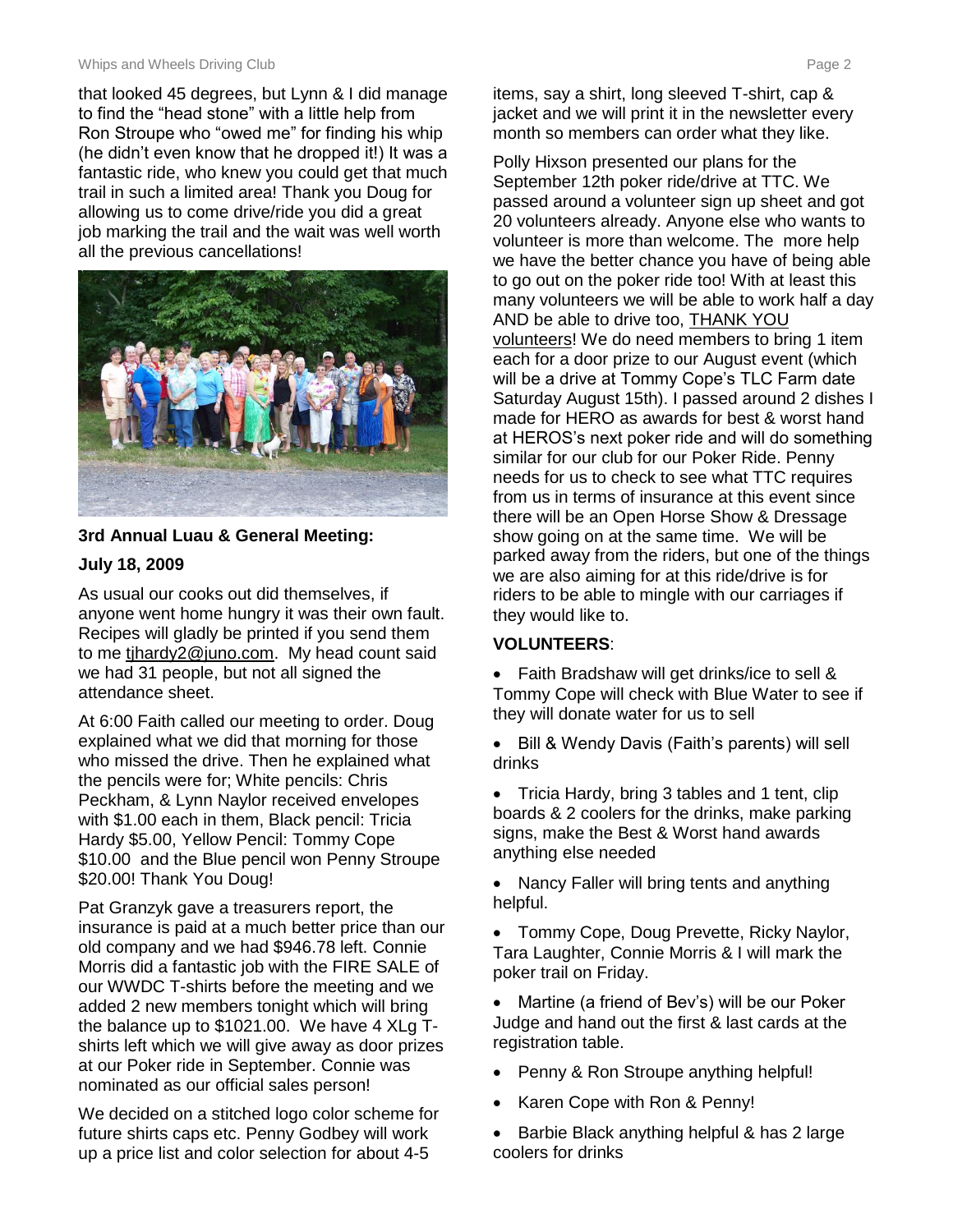Tonya Barga anything

• Penny & Jim Godbey anything, setting up in the morning

Marilyn Colvin anything

• Polly Hixson anything before the event, she has to work.

 Connie Morris donating the cost of the awards I will make

- Pat Granzyk work at sign in table/take \$\$\$\$\$
- Linda Harbison has to work

We talked about possible events for August since we moved Barbie's long lining clinic to June. Ideas were: a harness cleaning afternoon or evening with Pot Luck (maybe we should wait for cold weather?) Another lunging clinic or a Drive/Ride at Tommy's. Do I really need to say what we picked? Tommy just has to let us know a date. This will be a VERY informal drive, just come out to the farm and enjoy the trails.

We need to start thinking about officers for next year, by November we should have a slate of officers to present at the December meeting and vote on them. If you are interested in being an officer let Faith know. We are currently holding office for 2 years.

Tommy will start talking to Tuckers about our Christmas dinner, but it will have to be on a Sunday like this past year.

I read a rough draft of a letter about carriage driving at Latta Plantation and we decided to hold off on sending it for a while.

Faith adjourned the meeting at 7:00

### **ALL CARRIAGE CLUBS – FYI** – I know nothing

but what is here. If true, this is serious. Pete & Betty Snow & our dually

#### Date: 7/10/2009 3:54:46 PM

I heard yesterday that Bev Perdue is proposing a new tax on dually trucks. I will send the link as soon as I get it from a trucker friend. Since she sees duallys pulling trailers with bobcats, and such, she wants ALL dually truck owners to pay the commercial \$10,000. permit fee !!! YIKES.

What about all of us who are just recreational? Pulling RV's and horse trailers, or boats? Does not make a difference to her, she want all to pay!

Time to gather our wagons in a circle and let everyone in NC to protest before this becomes law! Pass this on, may be newsworthy enough for the ECMHC website, or at least start a blog about it...we can make a difference if all our voices are heard.

**Thanks** 

Tricia Linville, East Coast Miniature Horse Club Member

#### **REDNECK ARTIST**

One or our local rednecks, Billy Joe Bob, while a total idiot, was a portrait artist. His fame grew and soon people from all over the country were coming to him for paintings.

One day, a beautiful young woman pulled up to his house in a stretch limo. She asked Billy Joe Bob if he could paint her in the nude. This was the first time anyone had made this request. The beautiful lady said money was no object, she was willing to pay \$50,000.

Not willing to get into trouble with his wife, Billy Joe Bob asked the lady to wait while he went in the house and conferred with this wife. In a few minutes he returned and told the lady he was willing to do it. However, he would have to leave his socks on so he would have some place to wipe his brushes.

And we laugh at Blondes!

#### **The following is from the CD-L HELPING THE ECONOMY MEMO:**

TO: President Barack Obama RE: Economic Recovery Stimulus Ideas

Mr. President, it has come to my attention that you're having some challenges with the economy.

If I understand things correctly, we're in a recession, consumer confidence and spending is down, credit is tight, investors are spooked, we need renewable energy, and health care costs are through the roof. Trillions of dollars, not to mention our future, are at stake. Mr. President, I'm just a regular citizen, but I think I have a solution.

Give every American a horse.

My proposal may not make sense to you at first, but let me give you a little background. First of all, horses in the U.S. are a multi-billion dollar industry, and that's just at my house. I suggest you have your economic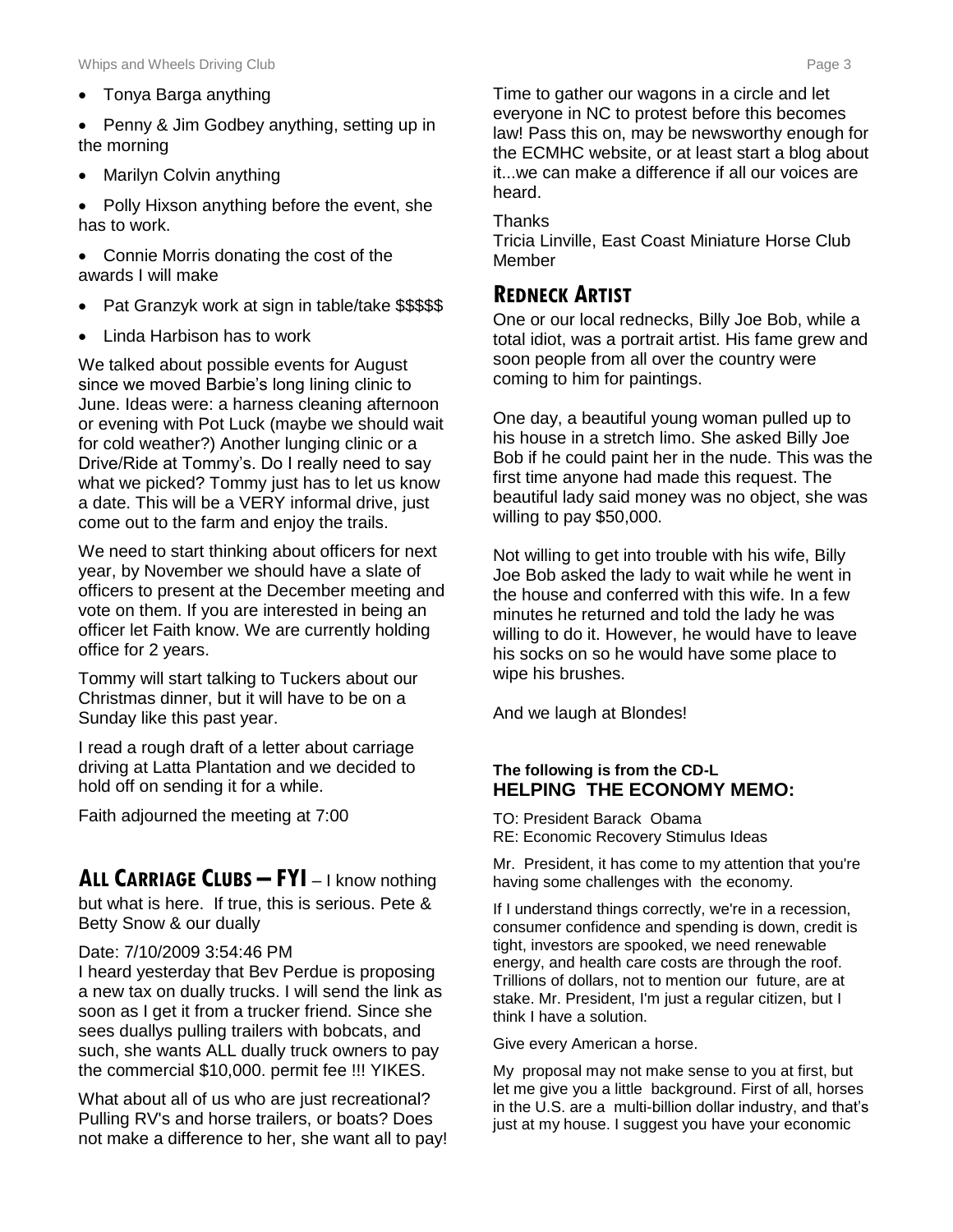advisors do a little research on the spending around horse ownership. You'd be surprised, Mr. President.

Start by visiting the tack and clothing retailers like State Line or Dover. Look at the variety of goods available there. Now take into account that every horse owner, especially if it's a woman, is buying not just one or two, but tons of these items. Believe me.

So my thinking is that if you give every American a horse, starting when they reach the horse-receptive age of 10, you're going to do two things: boost consumer confidence and boost spending immediately. Horses make us feel good, and once Americans all own horses (at the government's expense, of course), they will all logically fall into the pattern that every horse owner succumbs to: accessorizing. For starters, we need horse-care implements like buckets and muck rakes, hoof picks and curry combs. And we need at least basic tack, halter, lead line, saddle, saddle pad, bridle and bit. But then the fun begins.

Zebra print leg wraps. Neon bright fly masks. An assortment of sheets and blankets for all seasons; you've got your cooler, your lightweight blanket, your medium blanket, your heavy blanket. Then there's your stable sheet and your pasture sheet. Also your hoodie, and tail wrap items.

And that's just the clothing for the horse. Don't get me started on the clothing for the rider, even if he or she doesn't show. Since most Americans don't have a basic riding wardrobe, the stores would be swamped for jeans, boots, breeches, T-shirts, dozens of pairs of cute boot socks, and the ubiquitous ball cap. Tell the retailers to get ready. It'll be Christmas all year long.

Now let's talk about support industries. In addition to the usual veterinarian and farrier expenditures, people also give their horses chiropractic, massage and acupuncture, not to mention buying more beauty products for their horses than they do for themselves. All those professions and industries will benefit. And of course there will be a big spike in hay and grain demand, so the farmers will be happy too.

You see, that's the secret to jump-starting consumer spending through my stimulus package. People will spend money on their horses when they won't spend money on anything else.

But, your advisors might say, there's a catch. Aren't we paying the price, in global warming, of the large number of livestock animals we currently have? They produce a all that methane!

Ah, Mr. President, here's the real beauty of this idea. When you introduce the Methane-Assisted Natural Unrefined Renewable Energy plan (M.A.N.U.R.E. ), you'll be a hero for coming up with an alternative, renewable, home-grown source of clean energy. Just challenge the energy gurus to come up with a

methane gas collection system that can harness all the "natural resource" produced by all those horses to power our cities. Talk about shovel ready-projects: M.A.N.U.R.E. fits the bill!

And you keep stressing how we need new industries for investment; well, under the M.A.N.U.R.E. plan you can sell Petroleum Offset Opportunity units to investors. By buying these units, investors can help us gradually convert from a petroleum-based economy to one based on horse P.O.O.

Health care costs will go down, too, as everyone cares for their horses. You can give tax credits based on the amount of time people spend working, riding and hanging out with their horses, which will automatically make them healthier. (Don't tell the docs, but most horse owners already get their own basic healthcare from their vet.)

One more thing: everyone is annoyed by these corporate CEOs and their big bonuses in a down economy. So give the executives, say, one horse for every \$100,000 of bonus money they've received. Those bonuses will be plowed back into the economy in no time.

Finally, because you, Mrs. O, and the girls are such role models, you can encourage us all by getting a pony for Sasha and Malia. It will teach them responsibility, help the First Lady plow the garden, and as a bonus: free fertilizer for the Rose Garden.

If you don't believe me that horse ownership stimulates spending, go ahead, Mr. President. Buy that pony for your girls. You'll see.

## **ALSO FROM THE CD-L**

When I read the second E-mail (below) I was not sure if I should include this, but felt everyone should decide for himself or herself if they should check it out, if they buy any of the listed products.

#### **FDA NEWS RELEASE**

For Immediate Release: July 20, 2009 Media Inquiries: Siobhan DeLancey, 202-510-4177, siobhan.delancey@fda.hhs.gov Consumer Inquiries: 888-INFO-FDA

FDA: Adulterated Animal Feed Seized Filthy conditions, failure to correct violations prompted action at Kentucky facility

At the request of the U.S. Food and Drug Administration, U.S. marshals today seized livestock and horse feeds stored under filthy conditions at the Bi-County Farm Bureau Cooperative Association, Inc., in Florence, Ky.

"The FDA will not tolerate a company's failure to adequately control and prevent filth in its facility," said Michael Chappell, the FDA's acting associate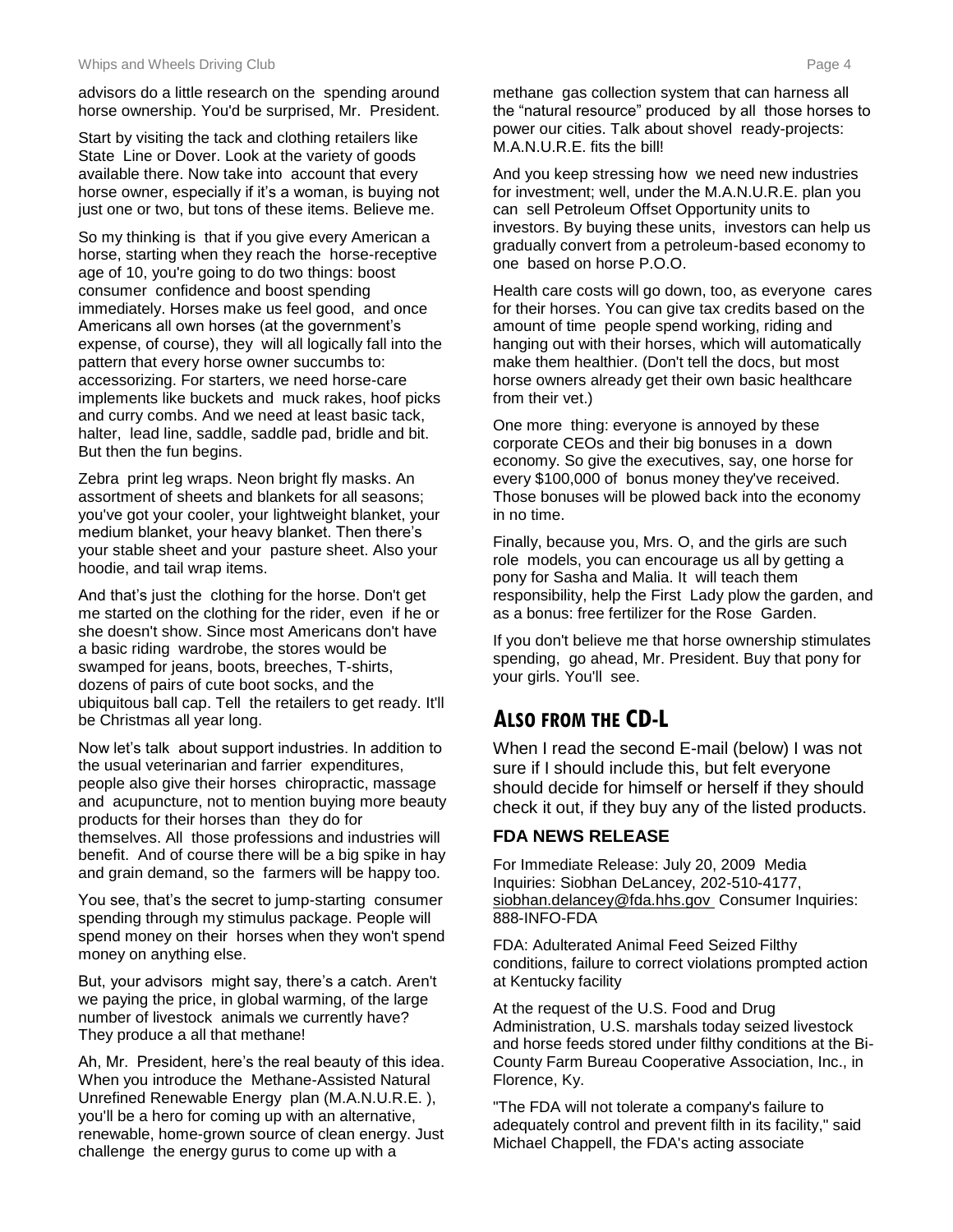commissioner for regulatory affairs. "The FDA is prepared to use whatever legal means are necessary and appropriate to keep potentially contaminated products out of the marketplace."

During a recent inspection of the Bi-County feed mill, FDA investigators discovered live and dead mice and evidence of bird activity throughout the facility. FDA laboratory analysis of samples collected during the inspection confirmed the presence of rodent urine, rodent feces, rodent hairs, and rodent-gnawed holes in bags, in and around food products.

Acting on a warrant issued by the U.S. District Court in the Eastern District of Kentucky, marshals seized all FDA-regulated food products exposed to rodent and bird contamination at the facility. The seized products violate the Federal Food, Drug, and Cosmetic Act because they were kept in conditions in which they may have become contaminated with filth.

Bi-County manufactures feed and stores commercial feeds received through interstate commerce. The products are sold locally to farms and stables.

The products sold by Bi-County include:

15% Hog Grower & Finisher Feed Agriflex Betonite AIM Magnesium Oxide 56% Barley Flakes Beef, Land O'Lakes Steak Maker Grower Bi-County 17% Layer Mash Bi-County Coop Farm Ration Bi-County Coop Ground Shell Corn Bi-County Feed Oats Bi-County Shell Corn Bi-County Super 12 Plus Bio-Cube Alfalfa Cubes Calf Manna, Manna Pro Cattle Mineral Triple Trust Champions Choice Mix-N-Fine Salt Champions Choice Trace Mineral Salt Coastal Brand Poultry Shell Country Acres Horse Feed Crimped Oats Diamond Crystal Pellets, water softener Diamond Yeast Culture Equine Merit Horse Balancer Farmer's Friend Vitamin A, D & E Feed Grade Sodium Bicarbonate Gran-I-Grit, Mt. Airy insoluble Herd Maker Supreme High Calcium Hydrated Lime HomeGrown Game Bird & Poultry Horsemans's Edge Pelleted Kemin Calcium Proprionate Land O' Lakes Calf Primer Layena Legends Grow & Perform Legends Racing Textured Legends Show & Pleasure Limestone Calcium Carbonate Merry Mixer Dehydrated Alfala Pork Supreme LG Premix 100/75 Purina Chow Turkey Starter

Purina Omalene 100 Purina Pig Startena Purina Start & Grow Sunfresh Rabbit Pellets 25 lbs. Reliance Pleasure 11T Reliance Pleasure HP S.S. Dairy 18% Supreme Dairy Scratch Feed Solvent Extracted Soybean Meal Tizwhiz Train N Maintain Triple Crown Complete Triple Crown Growth Triple Crown Senior Formula Triple Trust 20-15 Red Calf Manna Milk Replacer Triple Trust Dried Molasses Triple Trust Feed Dicalium Phosphate Triple Trust Horse Feed Triple Trust Rabbit Pellets Triple Trust Textured Goat Feed Ultralyx Dried Distillers Grains

Purchasers of these products should not feed them to animals and should discard them. In addition, purchasers should thoroughly wash their hands after handling the products. James A. Zerhusen, U.S. Attorney for the Eastern District of Kentucky, filed the complaint requesting the seizure, and his office will continue to coordinate with the FDA to ensure proper disposition of the seized items.

### **2ND E-MAIL:**

This got very famous, very fast!

This facility is about 2 miles from my house and local farmers have been buying feed there since Hector was a pup. Dropped more than a few \$\$\$ there myself over the last 30+ years.

"They" said there were rodents and signs of bird activity. Seems suspiciously like any other feedmill or stable I've been around the last half century. I bet there were a dozen or so flies there too. I wonder how they overlooked those little critters.

I'm sure it had NOTHING to do with the mill being 5 acres of VERY prime land on a very busy corner that some politician/developer type would love to develop! That would never happen, would it?

Bill Kraatz Florence, KY

http://EquestrianEstatesOfAmerica.com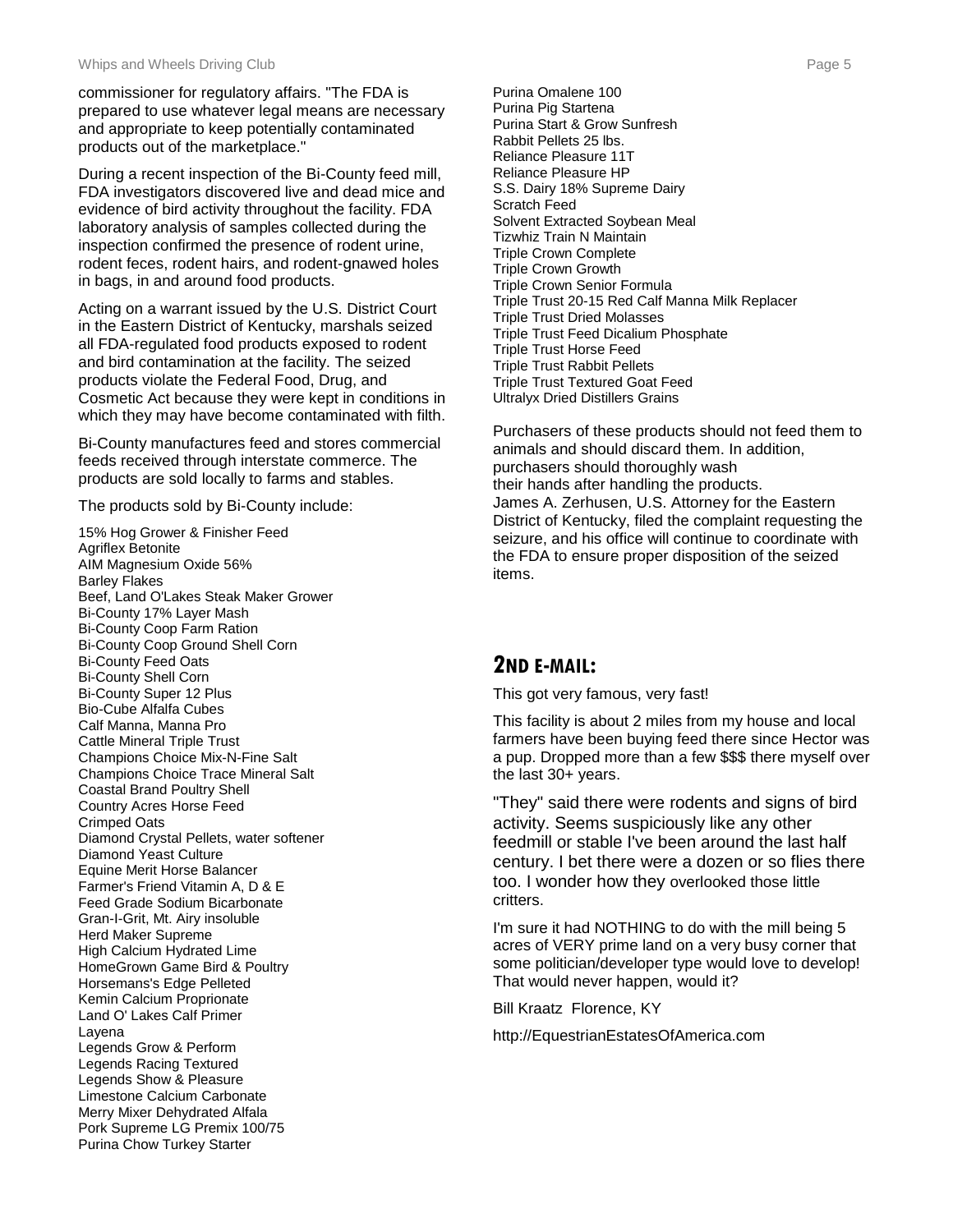### **SCHEDULE FOR 2009:**

\*Regardless of the event being held, visitors and spectators are ALWAYS welcome. Please come and check us out! \*

**August 15** informal Drive at TLC Farm starting at 9:00. Just come out and have fun driving on Tommy's trails.

**Sept 12** Poker Ride/Drive @ TTC starting @ 9:00am see event flyers pg of our Web site for more info. **Oct 31** Halloween @ Paradox

**DATE CHANGE: Turkey Trot @ TLC Farm.** Due to the clinics Dr Meeker is running at DCLAH, Tommy decided to move the Turkey Trot up one week so it won't conflict with Dr. Meeker's clinic. Instead of Saturday Nov 21st, the **Turkey Trot will now be on Saturday November 14th**. Please mark your calendars.

**Dec 5??** Christmas Party (@ Tuckers???) *\*BYOL= Bring Your Own Lunch!* 

## **OTHER CLUB EVENTS:**

The Central Carolina Driving Club is planning a pleasure driving show Aug. 29-30, 2009 at the State Fairgrounds in Raleigh, NC. Please put the date on your calendar and plan to either participate, help out or both! We plan to have divisions for small ponies, large ponies, single horses, junior whips,

pairs/multiples and non-trotting as well as some fun classes like ride and drive and barrel toss. Tell your friends! If you would like a prize list, please email Linda Sewall, Organizer, at [LCSOnion@aol.com.](mailto:LCSOnion@aol.com)

The 13th Annual 2009 Carolina Carriage Club Pleasure Show will be held September 25, 26 & 27, 2009 at Harmon Field in Tryon, NC.

\_\_\_\_\_\_\_\_\_\_\_\_\_\_\_\_\_\_\_\_\_\_\_\_\_\_\_\_\_\_\_\_\_\_\_\_\_\_

ENTRIES OPEN: August 3, 2009. Entries Close: September 7, 2009.

Judge- Dana Bright

Show Organizers - Jane Hart,

mailto:johndhart@windstream.net, 864-978-1421 or Sue McDaniel,

mailto:mac.the.knife@worldnet.att.net864-316-6999 http://www.carolinacarriage.org/ Click on Special Event Information and then scroll to Info about the Show and Click on Click here for more information HOWEVER, please note that ENTRIES do not OPEN until August 3,

2009. Entries Close: September 7, 2009.

On Monday, September 28 & Tues, September 29 there will be a DANA BRIGHT CLINIC (preference

given to show competitors: \$60 per session) Clinic Organizer: Sue Hrizuk:

\_\_\_\_\_\_\_\_\_\_\_\_\_\_\_\_\_\_\_\_\_\_\_\_\_\_\_\_\_\_\_\_\_\_\_\_\_\_\_

mailto:suecapt@yahoo.com 864-224-6046 or 864-446- 0070

I wanted to make your membership aware of two fall welsh shows in NC that feature a number of driving classes. The shows are at the Pinehurst Harness Track. The club website is [www.carolinawelshpony.org](http://www.carolinawelshpony.org/)  Thank you, Mary Alice Farina [farinam@connectnc.net](mailto:farinam@connectnc.net)

## **CLASSIFIEDS:**

**\_\_\_\_\_\_\_\_\_\_\_\_\_\_\_\_\_\_\_\_\_\_\_\_\_\_\_**

*NOTE: Ads are FREE to PAID members and will run for 2 months then be deleted unless you request them to be run for another 2 months. Must be horse related, ie no washers dryers etc.*

Posted 09/06 Northwoods Stable has a Saddlebred and Morab available for lease on site. Morab may be suitable for cart. Saddlebred takes a confident rider. For inquiries and photos please contact Kelly Emerson: [rescuediva@aol.com](mailto:rescuediva@aol.com)

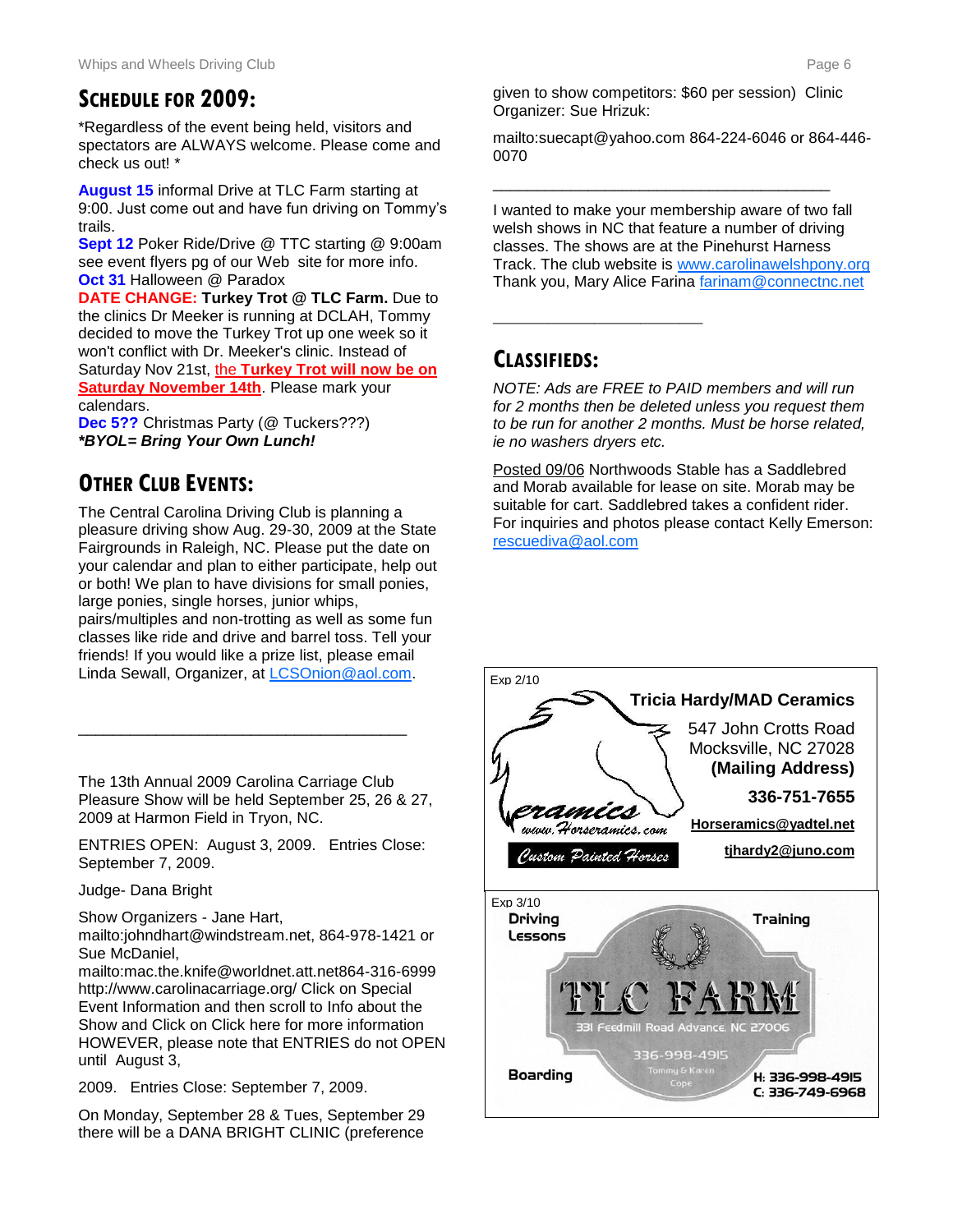

*PROCEEDS GO TO WHIPS & WHEELS DRIVING CLUB*



# **POKER RIDE**

## **& DRIVE**

## Saturday September 12th, 2009

## **NO Rain Date**

9:00-3:00 @ TTC in Mocksville



- Poker hand \$15.00 donation
- Extra hands \$5.00 each
- Up to 3 extra cards \$1.00 each
- Prizes for Best & Worst Hands
- Door Prizes
- 50/50 Raffle MUST be present to win Drawing to take place after all poker hands are all in.

Riders & Carriage Drivers can start when ready beginning at 9:00 but must be back for your last cards by 2:00. Recent Coggins required, Waivers for TTC & WWDC signed at time of registration

## **Directions to TTC (Thoroughbred Training Center www.ttcmocksville.com):**

**From Statesville** take I-40 east. Exit 170 for Hwy 601 in Mocksville. Take Hwy 601 north 1 mile to Cana Road. Turn right on Cana Road Go 5 miles. TTC is on the right.

**From Winston-Salem** take I-40 west. Take Exit 180 B (the first Exit) for Hwy 801. Take 801 north, 7 miles to Cana Road. Turn left, TTC is 1.6 miles on the left.

Parking will be separate for drivers and riders. However this is a PERFECT time for riders to get their mounts used to carriages and are welcome to come mingle!

Drinks & snacks will be available at the poker check in booth. Food Concessions will also be on the grounds. There will be an Open Horse show & Dressage show going on at the same time.



**Information:** Polly Hisson, hiv@triad.rr.com, Tricia Hardy, tihardy2@juno.com, 336-751-0786 or

www.whipsandwheelsdrivingclub.org Score Keeper & Editor Tricia Hardy 547 John Crotts Road Mocksville, NC 27028